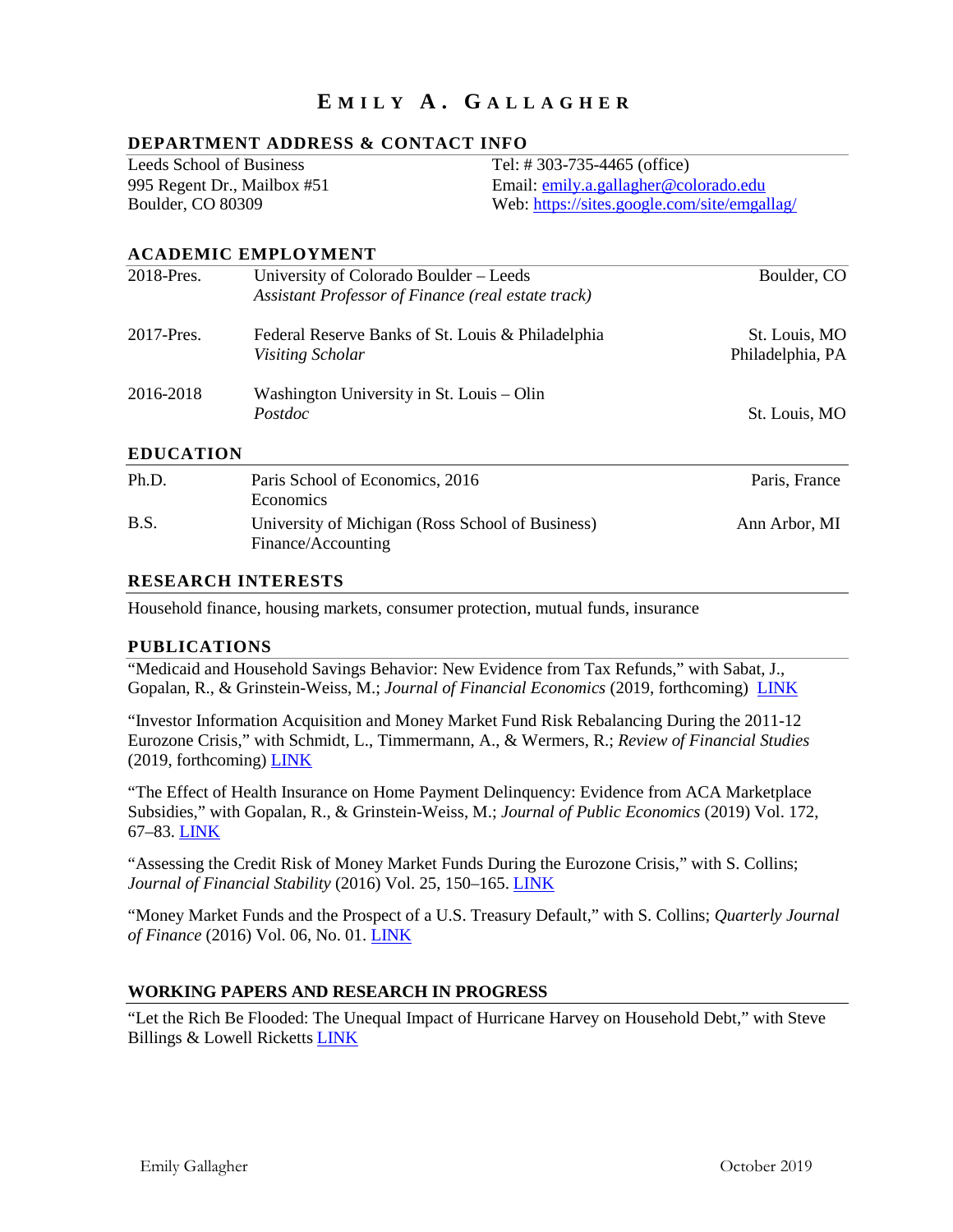"Rules of thumb in household savings decisions: Estimation using threshold regression," with Sabat, J. [LINK](https://papers.ssrn.com/sol3/papers.cfm?abstract_id=3455696) (Press coverage: *MarketWatch; CNBC; Money Life with Chuck Jaffe; Morningstar; Business Insider; AARP Magazine)*

"Can Pre-Commitment Increase Savings Deposits? Evidence from a Tax Time Field Experiment" with Stephen Roll, Michal Grinstein-Weiss, and Cynthia Cryder [LINK](https://papers.ssrn.com/sol3/papers.cfm?abstract_id=3464634)

"Get Out While the Getting's Good? A Test of First-Mover Behavior in Bond Funds," with Collins, S.

"Thirsty for Credit: Mortgage Lending During the Flint Water Crisis," with Nathan Blascak

"Health Insurance as an Income Stabilizer: Evidence from the ACA Marketplaces" with Nathan Blascak, Stephen Roll, Michal Grinstein-Weiss

#### **PRESS COVERAGE**

*MarketWatch* [LINK](https://www.marketwatch.com/story/having-health-insurance-reduces-housing-delinquencies-study-finds-2019-02-12)[LINK;](https://www.marketwatch.com/story/why-2467-could-be-the-magic-number-for-emergency-savings-2019-10-15) *The Atlantic, CityLab* [LINK](https://www.citylab.com/equity/2018/12/obamacare-health-insurance-housing-rent-payments/577099/?utm_source=feed)*; The Daily Mail* [LINK](https://www.dailymail.co.uk/news/article-6505551/Health-insurance-house-payments-Obamacare-poor-Americans-pay-rent-mortgages-reducing-health-costs.html)*; AARP Magazine; Aspen Public Radio* (radio)*; Vox.com "The Weeds"*(podcast) [LINK](https://www.vox.com/2017/10/17/16490894/the-weeds-policy-implications-harvey-weinstein)*; Bloomberg* [LINK](https://www.bloomberg.com/news/articles/2017-01-31/cities-could-save-millions-of-dollars-by-preventing-evictions)*; Consumer Affairs* [LINK](https://www.consumeraffairs.com/news/researchers-find-unintended-result-of-health-insurance-011617.html)*; New America Foundation Weekly* (Op-ed) [LINK;](https://www.newamerica.org/weekly/edition-148/obamacare-has-benefits-extend-beyond-hospitaland-housing/) *CNBC* [LINK](https://www.cnbc.com/2019/01/29/obamacare-helps-save-low-income-people-from-losing-homes-study-shows.html) [LINK;](https://www.cnbc.com/2019/10/18/minimum-amount-of-money-you-need-in-an-emergency-fund.html) *Missourinet* (radio interview); *National Affairs*; *WalletHub.com; Pacific Standard Magazine* [LINK](https://psmag.com/economics/obamacare-helps-pay-the-rent)*; The Seattle Times* [LINK](https://www.seattletimes.com/business/should-emergency-fund-be-used-to-pay-off-card-debt/)*; Money Life with Chuck Jaffe* (podcast, Oct 17, 19) [LINK](http://moneylifeshow.com/)*; Morningstar* [LINK;](https://www.morningstar.com/news/marketwatch/2019101423/why-2467-could-be-the-magic-number-for-emergency-savings) *San Francisco Chronical* [LINK;](https://www.sfchronicle.com/business/article/Android-10-for-Samsung-Galaxy-Google-Pixel-4-14521332.php) *Business Insider* [LINK;](https://www.businessinsider.com/professor-says-americans-need-surprisingly-low-emergency-savings-emily-gallagher-2019-10) *Colorado Public Radio* (radio); *MedicalExpress.xom* [LINK;](https://medicalxpress.com/news/2019-11-financially-stressed-families-medicaid.html)

#### **RESEARCH PRESENTATIONS & DISCUSSIONS**

| 2020          | (includes scheduled)                                                                                                                                                               |              |
|---------------|------------------------------------------------------------------------------------------------------------------------------------------------------------------------------------|--------------|
|               | American Finance Association (AFA); Claremont Mckenna – Finance Dept.; University of                                                                                               |              |
|               | Colorado Denver – Econ. Dept; Midwest Finance Association (MFA)                                                                                                                    |              |
| 2019          |                                                                                                                                                                                    |              |
|               | Yale Junior Finance Conference; Consumer Financial Protection Bureau (roundtable with                                                                                              |              |
|               | Director of CFPB); American Finance Association (AFA); U. of Michigan - Ross; Urban                                                                                                |              |
|               | Economics Association (UEA); Northern Finance Association (NFA); Academy of Behavioral<br>Finance & Economics; St. Louis Fed; U. of Kansas – Econ; Boulder Summer Conference on    |              |
|               | Consumer Financial Decision Making (plenary session speaker); Association for Public Policy<br>Analysis and Management (APPAM); Southern Economic Association (SEA); Atlanta Fed - |              |
|               | Credit Bureau Data Users Conference*; Chicago Fed*; Diamond-Dybvig 36 Conference*                                                                                                  |              |
| 2018          |                                                                                                                                                                                    |              |
|               | Northwestern - Kellogg; Stanford - Econ; Berkeley - Haas; Washington University - Olin; UC                                                                                         |              |
|               | Irvine - Econ Dept. & Paul Merage; ASHecon; U. of Colorado Boulder - Leeds; Colorado                                                                                               |              |
|               | Finance Summit; Miami Behavioral Finance*; Adolfo Ibañez University, Chile*; Midwest                                                                                               |              |
|               | Finance Association (MFA)*, Southern Finance Association (SFA)*                                                                                                                    |              |
| 2017          |                                                                                                                                                                                    |              |
|               | NBER Summer Institute, Health Care Program; New Perspectives on Consumer Behavior in                                                                                               |              |
|               | Credit & Payments Markets; U. of Colorado Boulder - Leeds; U. of Wisconsin Madison; St.                                                                                            |              |
|               | Louis Federal Reserve Bank; Wealth and Asset Management Research Conference; Boulder                                                                                               |              |
|               | Summer Conference on Consumer Financial Decision Making (poster session); Washington                                                                                               |              |
|               | University – Olin; Society for Financial Econometrics (SoFiE) Conference, NYU*; FRIC'17<br>Conference*                                                                             |              |
| $2015 - 2016$ |                                                                                                                                                                                    |              |
|               | American Economic Association (AEA); Midwest Finance Association (MFA; American                                                                                                    |              |
|               | Finance Association (AFA); European Securities and Markets Authority (ESMA)*; Northern                                                                                             |              |
|               | Finance Association (NFA); European Financial Management Association (EFMA); Fidelity                                                                                              |              |
|               |                                                                                                                                                                                    |              |
|               |                                                                                                                                                                                    |              |
|               | Emily Gallagher                                                                                                                                                                    | October 2019 |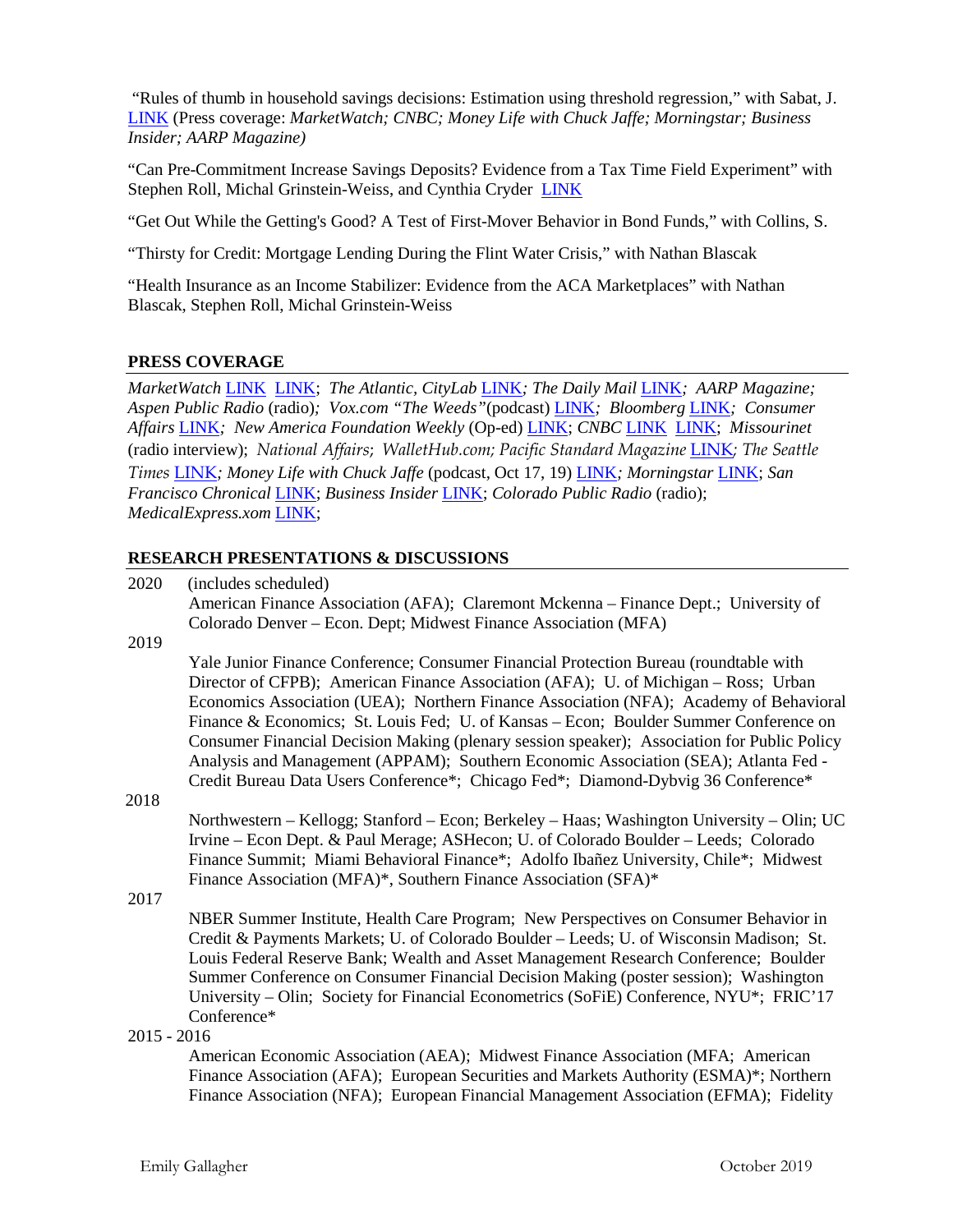Investments; Oxford University; Third International Conference on Credit Risk; U. of Maryland – Smith; Rotman Liquidity Risk in Asset Management Conference\*; Bank of Canada – Liquidity Risk in Asset Management\*

\* co-author presented

### **TEACHING**

*University of Colorado at Boulder, Leeds School of Business:*

- o REAL 4100: Real Estate Finance and Investment Analysis (Undergraduate, Spring, Fall 2019)
- o MSBC-5610: MS Real Estate Finance (Masters, Fall 2019)

*Washington University in St. Louis, Olin Business School:*

- o MGT 501 Consulting Practicum (Masters, Fall 2016 & 2017)
- o MGT 610 Dissertation Research Methods Course (Doctorate, Fall, Spring 2017)

#### **GRANTS & AWARDS**

- o Presidential Award winner, *Russel Sage Foundation*, co-funded with the *Robert Wood Johnson Foundation*, Spring 2018: "The Effects of the Affordable Care Act on Household Financial Wellbeing," Principal Investigator, \$35,000 [LINK](https://www.russellsage.org/awarded-project/medicaid-expansion-and-household-financial-security)
- o John A. Doukas Best PhD Paper Award finalist, 2015
- o Dauphine Foundation Award winner 2014, \$10,000
- o Banque de France Research Award finalist, 2014

#### **POLICY BRIEFS, OP-EDS & NON-REFEREED PUBLICATIONS**

Reid, B., & Gallagher, E. A. (2016). [An Overview of the U.S. Registered Fund Industry.](http://www.econ.ucsd.edu/%7Elschmidt/Pricing%20Kernel%20Monotonicity%20Test.pdf) *Business Economics,* Vol. 49, 271–281. [LINK](https://link.springer.com/article/10.1057/be.2014.28)

Collins, S., & Gallagher, E. A. (2015) Assessing Credit Risk in Money Market Funds. Book chapter. Third International Conference on Credit Analysis and Risk Management, *Cambridge Scholars Publishing*, ISBN (10): 1-4438-7648-8, 2015. [LINK](https://www.cambridgescholars.com/download/sample/62832)

Gallagher, E. A. (2018). "Bankruptcy Rules and 'Medicaid Churn' Affect Saving of Families Planning for Medical Bills" (In The Balance, Issue-21 2018) St. Louis Federal Reserve Bank, Center for Household Financial Security. [LINK](https://www.stlouisfed.org/publications/in-the-balance/issue-21-2018/medicaid-affect-saving)

Gallagher, E. A. (2018). "Medicaid Can Increase Saving by Distressed Households" (In The Balance, Issue-20 2018) St. Louis Federal Reserve Bank, Center for Household Financial Security. [LINK](https://www.stlouisfed.org/publications/in-the-balance/issue-20-2018/distressed-families-save-medicaid)

Gallagher, E. A. (2017). "Cash on Hand is Critical for Avoiding Hardship" (In The Balance, Issue-18 2017) St. Louis Federal Reserve Bank, Center for Household Financial Security. [LINK](https://www.stlouisfed.org/publications/in-the-balance/issue18-2017/cash-on-hand-is-critical-for-avoiding-hardship)

Gallagher, E. A., Gopalan, R., Grinstein-Weiss, M., Roll, S. P., & Davison, G. (2017, January). "Home delinquency rates are lower among ACA Marketplace households: Evidence from a natural experiment" (CSD Research Brief No. 17-01). Washington University, Center for Social Development[. LINK](https://csd.wustl.edu/Publications/Documents/RB17-01.pdf)

Gallagher, E. A., & Roll, S. P.. Obamacare has Benefits that Extend Beyond the Hospital – and into Housing. (Op-ed) New America Weekly, Edition 148, January 12, 2017 (online print). [LINK](https://www.newamerica.org/weekly/edition-148/obamacare-has-benefits-extend-beyond-hospitaland-housing/)

#### **SELECTED PROFESSIONAL EXPERIENCE**

*Economist*, Investment Company Institute (ICI), Washington, DC, USA (2012-2016)

*Research Associate*, New America Foundation, Washington, DC, USA (2009)